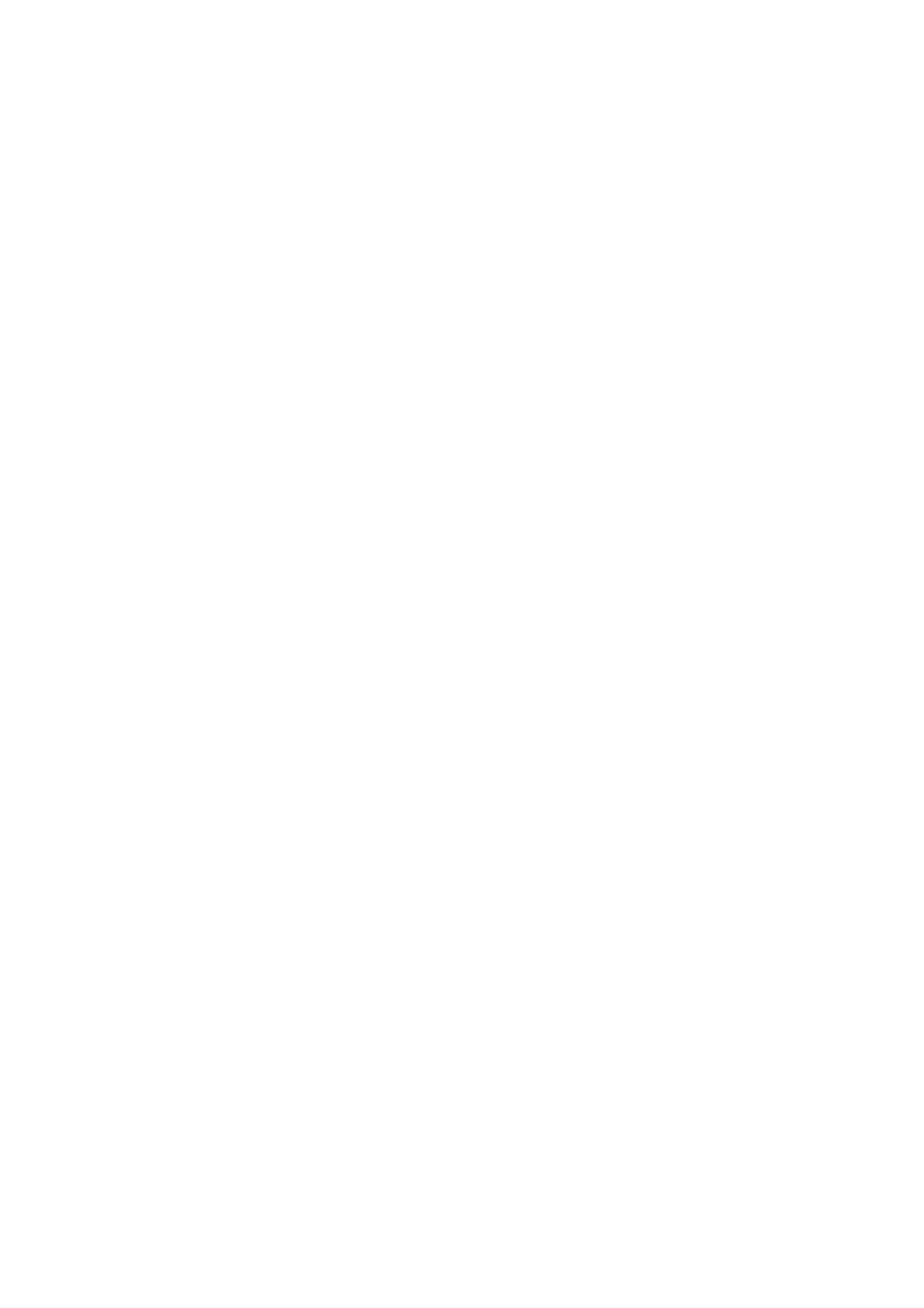# **Part 5 of the Government of Wales Bill: Finance**

Roisin Kelly

March 2006

Paper number: 06/0727/rk

© Crown copyright 2006

Enquiry no: 06/0727/rk Date: 28 March 2006

This document has been prepared by the Members' Research Service to provide Assembly Members and their staff with information and for no other purpose. Every effort has been made to ensure that the information is accurate, however, we cannot be held responsible for any inaccuracies found later in the original source material, provided that the original source is not the Members' Research Service itself. This document does not constitute an expression of opinion by the National Assembly, the Welsh Assembly Government or any other of the Assembly's constituent parts or connected bodies.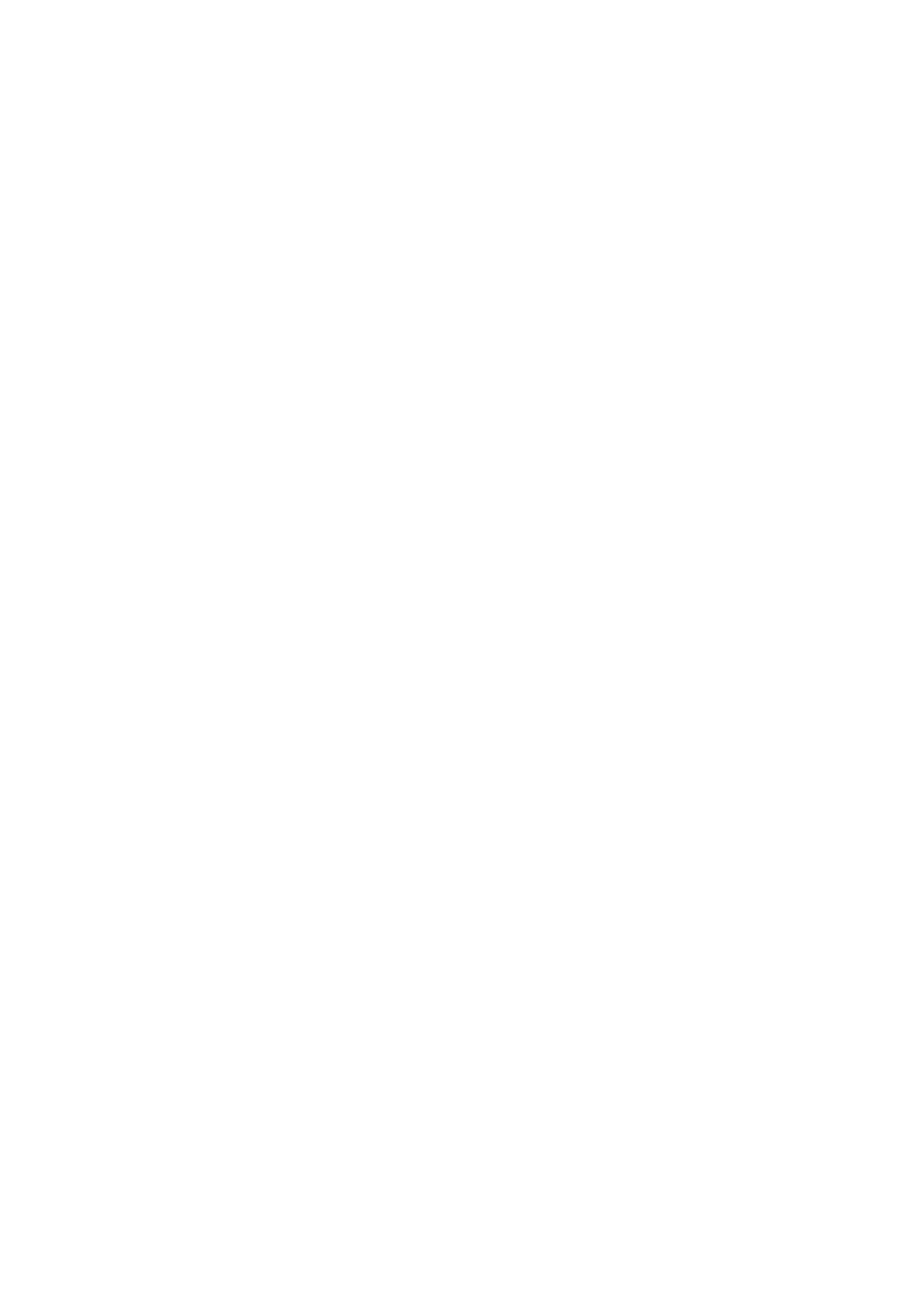# **Executive Summary**

Part 5 of the Government of Wales Bill makes provision for finance and audit matters. The arrangements proposed in part 5 of the Bill will have implications for the setting of budgets, access to funds, financial accountability of the Welsh Ministers and other public bodies to the National Assembly for Wales, and the arrangements for the preparation, audit and publication of accounts.

The changes proposed in part 5 are consequential on the separation of the Assembly's executive and legislative arms. To facilitate the new arrangements, the Bill will create a Welsh Consolidated Fund (WCF), and amounts may (with some exceptions) only be issued from the Fund if the Assembly has passed a budget motion to that effect. The Auditor General will be required to sanction all drawings from the fund by ensuring that they are in line with a properly authorised budget motion or other statutory cover. This brings arrangements in Wales into line with those in Scotland and Northern Ireland, and places control of resources firmly with the Assembly.

This paper identifies three main implications for budget scrutiny in Wales arising from the changes proposed in part 5:

- The changes proposed by the Bill will enhance accountability at the level of Wales;
- The content of a new budget motion will bring about a change in Assembly Members' role and responsibilities in relation to the budget; and
- The format of the budget documents will change to reflect the requirements of the Bill.

These implications are discussed in greater detail at section 2 of this paper.

Annex A and Annex B to this paper provide more detailed information on the origins and provisions of the clauses in part 5 of the Bill.

A Task & Finish Group has been established by the Welsh Assembly Government to discuss the issues arising out of the Bill for the budget planning and management system. Information on the membership and work of this group can be found at Annex C of this paper.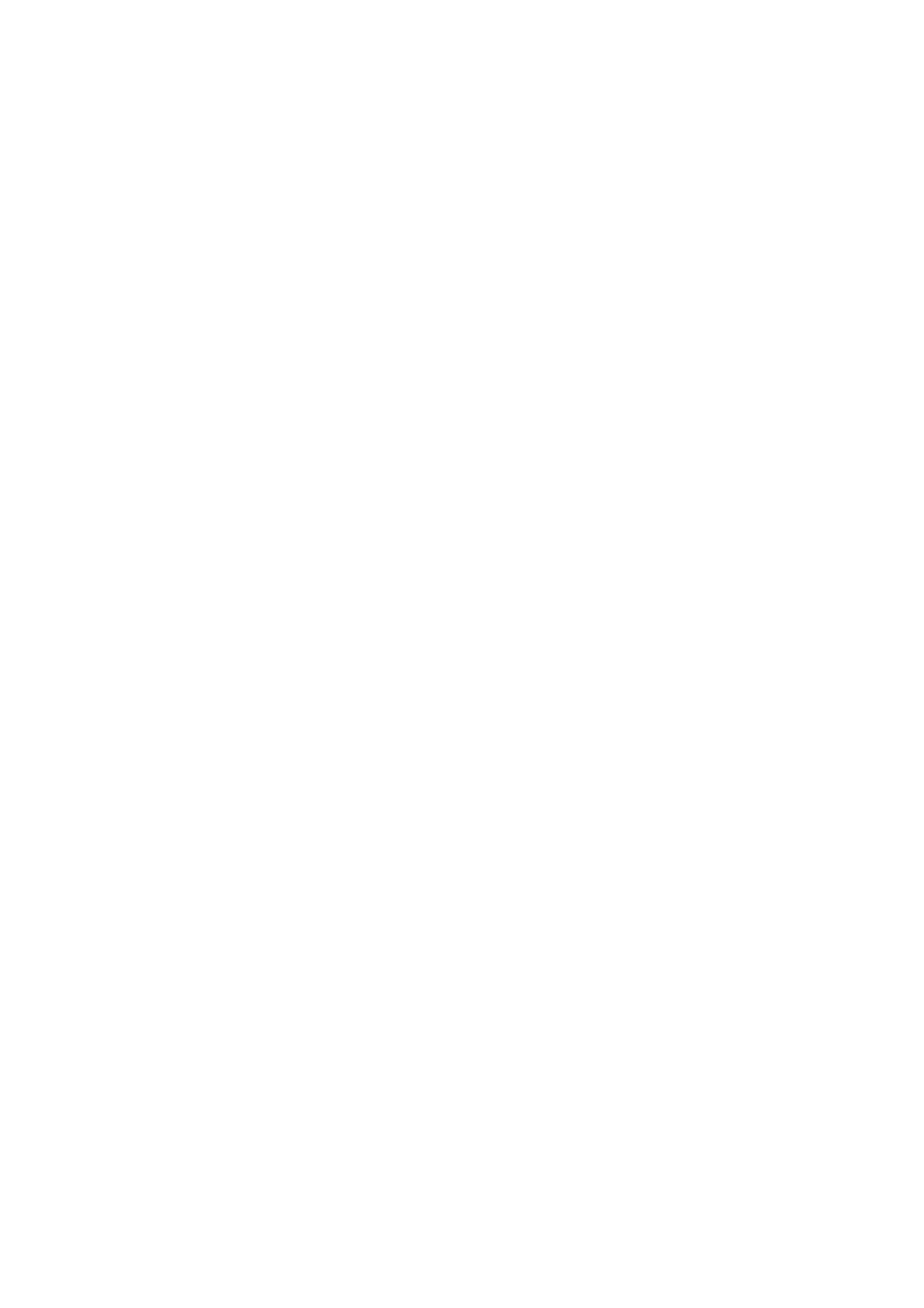

# **Contents**

| $\blacktriangleleft$                         |                                                                                                                                                                                                                                                                                                                         |  |  |  |  |
|----------------------------------------------|-------------------------------------------------------------------------------------------------------------------------------------------------------------------------------------------------------------------------------------------------------------------------------------------------------------------------|--|--|--|--|
| $2^{\circ}$<br>2.1<br>2.2<br>2.3             | Assembly Members' role and responsibilities in relation to the budget 3                                                                                                                                                                                                                                                 |  |  |  |  |
| $\mathbf{3}$                                 |                                                                                                                                                                                                                                                                                                                         |  |  |  |  |
| 4                                            |                                                                                                                                                                                                                                                                                                                         |  |  |  |  |
|                                              |                                                                                                                                                                                                                                                                                                                         |  |  |  |  |
| B1<br>B <sub>2</sub><br>B <sub>3</sub><br>B4 | The Creation of the Welsh Consolidated Fund (clauses 116-121 and 123)  8<br>The Administration of Expenditures and the Budget (clauses 124 – 129)  9<br>The Preparation and Laying of Accounts (clauses 122, 131, 133, 136, and 140). 10<br>The Audit and Accountability Arrangements (clauses 132, 134 - 135, 137-139, |  |  |  |  |
| B <sub>5</sub>                               |                                                                                                                                                                                                                                                                                                                         |  |  |  |  |
|                                              |                                                                                                                                                                                                                                                                                                                         |  |  |  |  |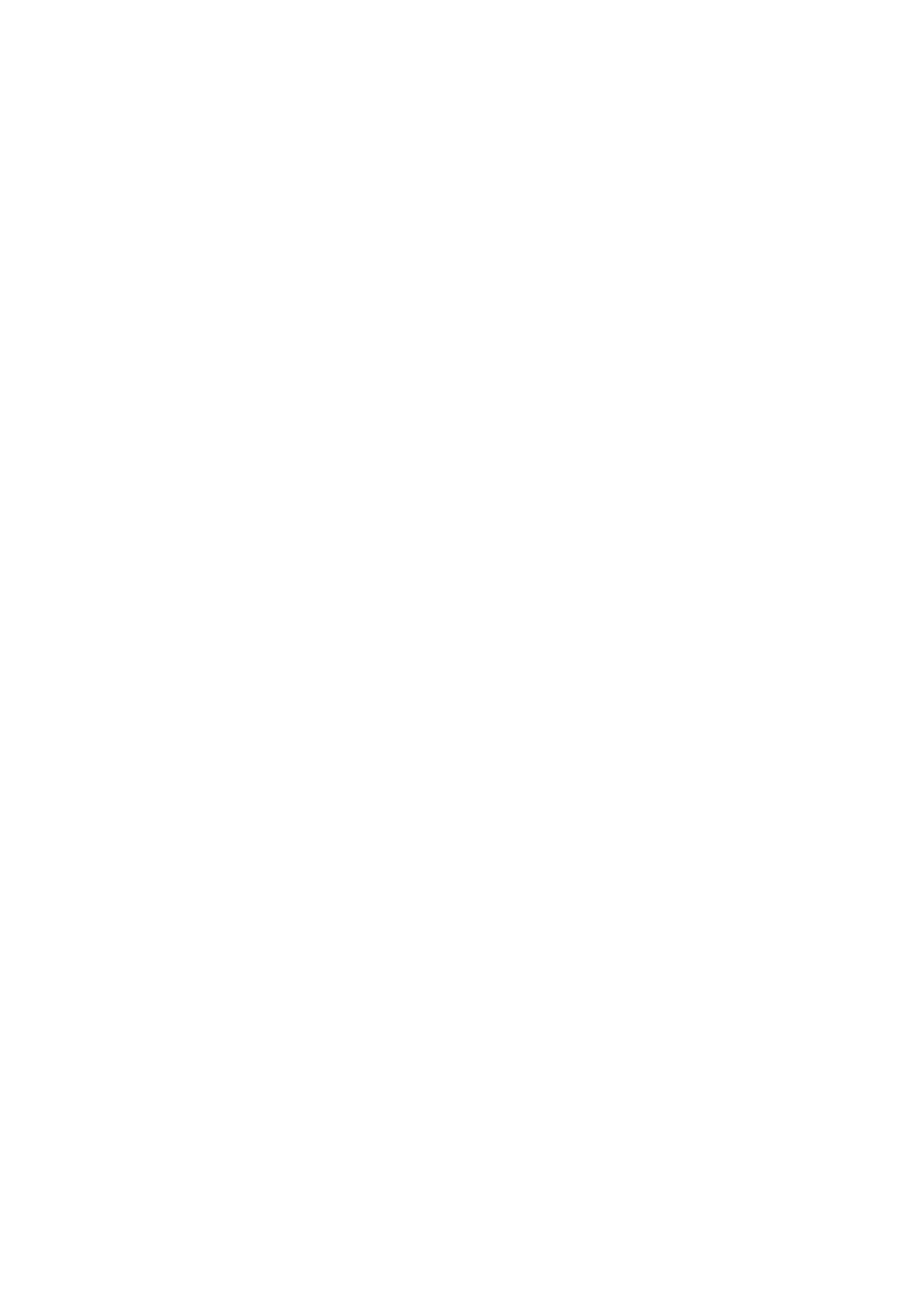

# <span id="page-8-0"></span>**Part 5 of the Government of Wales Bill: Finance**

This paper explores part 5 of the Government of Wales Bill (hereafter referred to as the Bill), which makes provision for finance and audit matters. It describes the key changes arising from the arrangements proposed in the Bill for setting budgets, access to funds, financial accountability of the Welsh Ministers and other public bodies to the National Assembly for Wales, and the arrangements for the preparation, audit and publication of accounts. The implications of the key changes in part 5 for budget scrutiny in Wales are discussed, and the paper concludes with some information on the work of the Welsh Assembly Government's Task & Finish Group in preparation for the implementation of part 5.

# **1 Key Changes Proposed in Part 5 of the Bill**

The changes proposed in part 5 are consequential on the separation of the Assembly's executive and legislative arms. The reconstituted Assembly will no longer have executive functions, as these will be conferred directly on Ministers. Ministers will be accountable to the Assembly for the exercise of those functions and will also be required to obtain Assembly approval for the use of resources. The Assembly will also be asked to approve the use of resources by bodies that are independent of Ministers – for example the Assembly Commission.

To facilitate the new arrangements, the Bill will create a Welsh Consolidated Fund (WCF) - a bank account held with the Paymaster General - into which the block grant from the Secretary of State will be paid. In general, amounts may only be issued from the Fund if the Assembly has passed a budget motion to that effect although there will be a number of exceptions<sup>[1](#page-8-1)</sup>. The Auditor General will be required to sanction all drawings from the fund by ensuring that they are in line with a properly authorised budget motion or other statutory cover.

This brings arrangements in Wales into line with those in Scotland and Northern Ireland, and places control of resources firmly with the Assembly. The other changes and modifications in part 5 and schedule 8 reflect the status and functions post separation of Ministers, the Assembly and the Assembly Commission.

# **2 Implications for Budget Scrutiny in Wales**

The main implications for budget scrutiny in Wales of the changes proposed in part 5 of the Bill are set out below.

# *2.1 The administration of the Welsh Consolidated Fund*

The public expenditure framework in the United Kingdom provides that payments into and out of the UK Consolidated Fund require parliamentary or legislative authority. At Westminster, the supply procedure culminating in the passing of annual Appropriation

<span id="page-8-1"></span><sup>&</sup>lt;sup>1</sup> The exceptions are direct legislative charges on the fund such as the salaries of the Auditor General and the Ombudsman that are independent of Ministers and therefore should not be dependent on them tabling a budget motion. The Bill also provides for a proportion of the previous year's budget to be issued in the event of a motion not being passed by 1 April to enable the continuance of public services, and for the Welsh Ministers to authorise the use of resources without Budget authority up to a limited threshold in an emergency, where it is not reasonably practicable to move a Budget motion.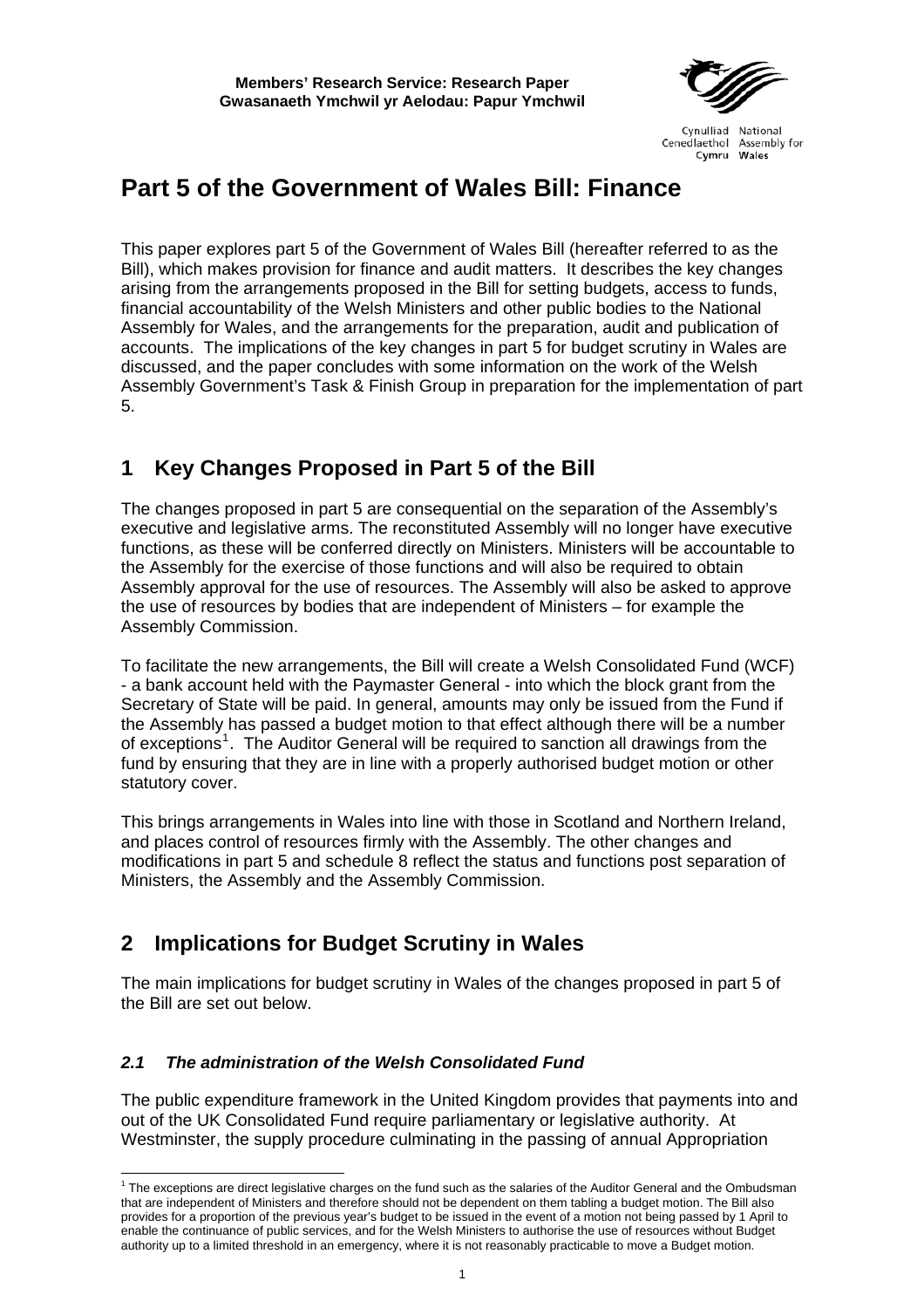

Acts is the method by which this occurs, while in Scotland and Northern Ireland local authorisation is achieved through the annual budget process and subsequent Budget Acts. At the end of the financial year, departments or bodies who received authority to consume resources or use cash account to the authorising body (Parliament or Assembly) for their use through their annual report and audited resource accounts, thus closing the accountability loop.

## *2.1.1 The Accountability Loop: Westminster*

At present, the House of Commons votes resources to the Secretary of State for Wales following a request for resources (RfR) made in the Department for Constitutional Affairs Resource Estimates. This RfR consists of funding for the Wales Office, and a grant payable to the National Assembly for Wales (NAW).

The Department of Constitutional Affairs (DCA) accounts to the House of Commons for these resources in its annual audited accounts. Detailed information on funding against departmental objectives is provided in the resource estimate for Wales Office activities, and the DCA's annual report and the resource accounts report on performance and expenditure against these objectives. In this manner, the accountability loop is closed at the level of Westminster. However, as the funding for the NAW is in the form of a grant, the DCA's report and accounts only show the amount of grant voted and paid to the NAW - they do not include detailed information on the use of that grant by the NAW. This is a natural consequence of devolution, as within the Treasury control totals, the devolved administrations have discretion over the use of the grant and are primarily accountable to their local electorates rather than Parliament.

# *2.1.2 The Accountability Loop: Wales*

Decisions about how to spend the grant for Wales are made by the National Assembly for Wales. Current practice is that the Assembly debates, agrees and adopts the budget proposals prepared by the Ministers of the Welsh Assembly Government, through the process set out in Standing Order 21. Although budget documents are presented as allocations across a series of Main Expenditure Groups (MEGs), delineated into Spending Priority Areas (SPAs) and Budget Expenditure Lines (BELs), these delineations do not strictly operate as control totals. Standing Orders 21.6 and 21.7 stipulate that only changes at the MEG level require approval by the Assembly. The key control totals<sup>[2](#page-9-0)</sup> remain those voted by Parliament.

The NAW accounts to its elected Members for the use of these resources through the publication of the [annual report of the Office of the First Minister](http://www.wales.gov.uk/keypubannualreports/content/2005/contents-e.htm), and the [NAW annual](http://www.wales.gov.uk/assemblydata/N0000000000000000000000000036924.pdf)  [resource accounts](http://www.wales.gov.uk/assemblydata/N0000000000000000000000000036924.pdf) that are audited by the Auditor General for Wales. There are two important points of note in relation to the NAW resource accounts.

- The Treasury has given the NAW dispensation from producing a Statement of Parliamentary Supply. This is a key element of the resource accounts that compares Outturn (actual expenditure) with the Budget or Estimate for both resource expenditure and the cash requirement, identifies variance and analyses any extra income. This dispensation is necessary because the budget is not presented in a form that is compatible with the resource accounting requirements. For example, the budget includes capital charges for the ASPBs and LHBs that are ultimately recorded in the accounts of those bodies rather than the Assembly.
- The Financial Reporting Manual (FReM) requires resource accounts to include a Statement of Operating Costs by Aim and Objective. In most resource accounts the aims and objectives against which costs are analysed correspond to the Requests for

<span id="page-9-0"></span> 2 The key control totals are the Departmental Expenditure Limit (including Capital DEL and Revenue DEL) and Annually Managed Expenditure (AME).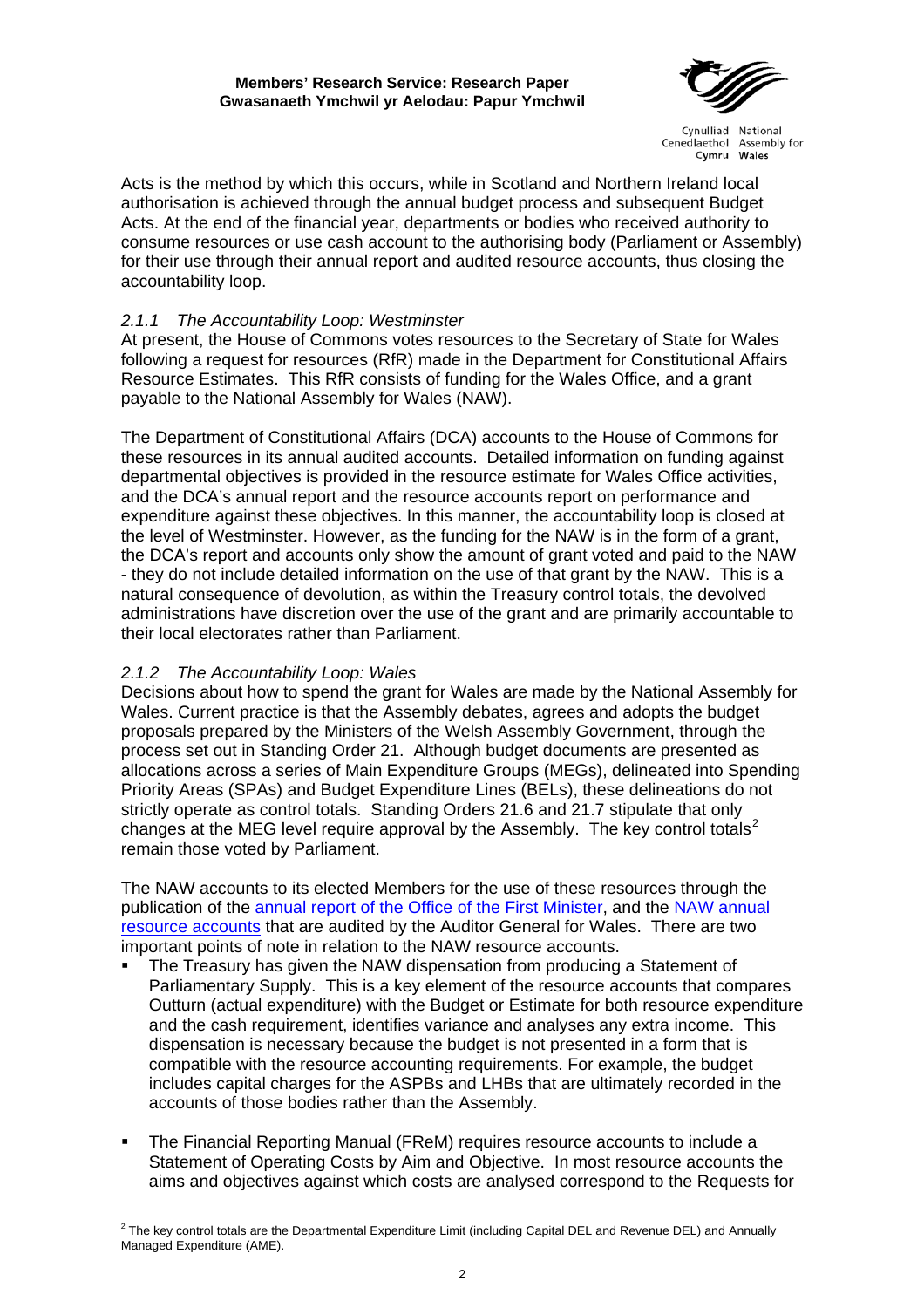

<span id="page-10-0"></span>Resources (RfRs) used in the resource estimate or budget approved by Parliament / Assembly and the department's PSA targets. In the case of Wales, the format of the current budget does not use RfRs. In addition, the costs are analysed in the resource accounts, against six of the objectives in *Wales: A Better Country*. These objectives are treated in the resource accounts as broadly corresponding to the following MEGs: Health and Social Services; Social Justice and Regeneration; Environment, Countryside and Planning; Economic Development and Transport; Culture, Welsh Language and Sport; and Education and Training<sup>[3](#page-10-1)</sup>. It is therefore problematic when trying to follow expenditure from budget allocation through to the resource accounts at a level below MEG / Department, or to establish what was achieved (performance against targets) with funding allocations.

# *2.1.3 Closing the Accountability Loop*

For the reasons discussed above, it is difficult at present to gain full scrutiny benefit from the NAW resource accounts, as the information is not easily read across from the beginning (the Assembly Budget) to the end (the NAW resource accounts) of the process. The proposals in the Bill setting out the requirements for budget resolutions will require budget motions to be submitted in a form that will be comparable with the eventual resource outturn (thus enabling the preparation of the equivalent of an auditable Statement of Parliamentary Supply) and, subject to the content of Standing Orders, may also facilitate the preparation of a more informative Statement of Operating Costs by Aim and Objective. This would aid transparency in the public finances and strengthen accountability at the level of Wales.

# *2.2 Assembly Members' role and responsibilities in relation to the budget.*

The creation of the WCF and the content of the budget motion proposed in the Bill will strengthen Assembly Members' formal powers in relation to the Budget. From the 2007- 08 financial year onwards, Members will be asked to **authorise** the use of resources and drawing of cash from the WCF for purposes and services specified in the ambit of the resolution. This contrasts with current practice, where Members are asked to **adopt** the allocation of resources to Main Expenditure Groups (MEGs), Spending Programme Areas (SPAs) and Budget Expenditure Lines (BELs) proposed by the Government.

At present, Standing Orders provide for a main and supplementary budgets, and that the movement of planned expenditure between MEGs be adopted by the Assembly through a  $resolution$  in Plenary<sup>[4](#page-10-2)</sup>. The proposals in the Bill do not specify that Assembly authorisation is required at more detailed levels than is already the case. However the strengthening of the Assembly's powers in the Bill provides an opportunity in the drafting of new Standing Orders, to increase the frequency with which this authorisation is sought and the detail in supporting information provided to the Assembly. The exact implications of the Bill in this respect cannot be identified until the arrangement of new Committees is decided, and new Standing Orders are agreed.

# *2.3 The format of the budget documents will change.*

At present, tables setting out allocations to MEGs, SPAs and BELs support the budget motion. The provisions of the Bill stipulate that a budget resolution contains information on the amount of resources and income that can be used for specified services and purposes

<sup>&</sup>lt;sup>3</sup> See note 28 in the Notes to the Accounts of the NAW Annual Resource Accounts

<span id="page-10-2"></span><span id="page-10-1"></span>http://www.wales.gov.uk/assemblydata/N0000000000000000000000000036924.pdf<br><sup>4</sup> Standing Order 21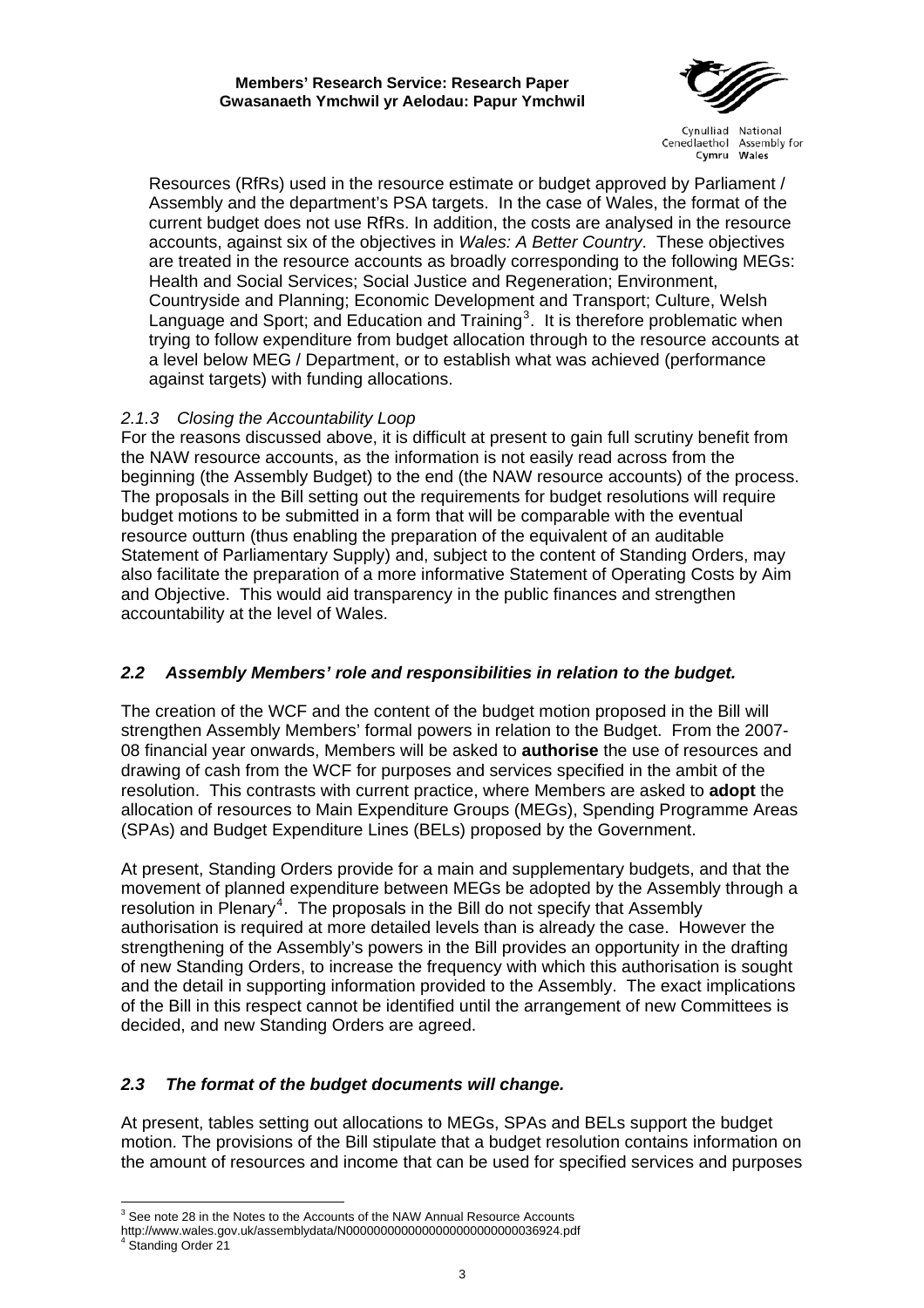

<span id="page-11-0"></span>(the ambit), and how much cash can be issued from the WCF for the specified purposes and services. This format is similar in many ways to that of the resource estimates used in the Westminster parliamentary supply procedure.

#### *2.3.1 The scope of the Ambit*

The Bill does not stipulate the scope of the ambit, and there are a number of options that may be specified in Standing Orders.

- All Welsh Assembly Government activities could be covered in a single ambit;
- The preparation of an ambit for each MEG and / or SPA;
- The preparation of ambits corresponding to the priorities identified in *Wales: a Better Country*; or
- The preparation of ambits on another, different basis, as agreed by the Assembly.

The importance of the scope of the ambit lies in the fact that once authorised, resources and cash can only be used for the purposes and services specified in the resolution. To use or retain cash and resources for purposes outwith the ambit will require a supplementary budget resolution or will be irregular. Material irregular expenditure will result in a qualified audit opinion by the Auditor General on the accounts of the organisation concerned for which the accounting officer will be answerable to the Assembly's Audit Committee.

Any decision over the choices outlined above will represent a trade-off between the requirements of the Assembly for control and the desire of the Government to have operational level flexibility in its use of resources, and is a matter for debate in the development of new Standing Orders

Annex A below contains a full list of the clauses in part 5 of the Bill, and Annex B presents the key part 5 clauses in more detail.

# **3 The Progress of the Bill**

At the time of writing, the Government of Wales Bill received [Second Reading](http://www.publications.parliament.uk/pa/ld199900/ldhansrd/pdvn/lds06/text/60322-10.htm#60322-10_head0) in the House of Lords on 22 March 2006. The Members' Research Service has produced a paper on the [Government of Wales Bill 2005-06](http://assembly/presidingoffic/mrs/briefings/2006/MRS052952 Govt of Wales Bill  final version.doc), the [Second Reading Debate](http://assembly/presidingoffic/mrs/briefings/2006/MRS060123 Govt of Wales Bill - Second Reading.doc) on the Bill in House of Commons, and a paper on the **Committee Stage**, Report and Third Reading. In Wales, the Bill was debated in the National Assembly for Wales on 17 January 2006, and considered in committee by the Assembly Committee on the Government of Wales Bill between 24 January 2006 and 6 March 2006. The Report of the Assembly Committee [on the Government of Wales Bill](http://www.wales.gov.uk/keypubassemgovofwalesbill/report-0306-e.pdf) was laid before the Assembly, and [debated](http://assembly/rop/ROP/Plenary Session/2006/March/rop060322qv7.pdf) on 22 March 2006. Please click to follow links to further information on the [Government of Wales Bill,](http://www.walesoffice.gov.uk/GoWguide.html) the [Committee of the Whole House Proceedings](http://www.publications.parliament.uk/pa/cm200506/cmbills/100/06100cwh.htm), the issues arising in the National [Assembly for Wales Debate,](http://assembly/rop/ROP/Plenary Session/2006/January/rop060117qv7.pdf) and the [record of proceedings](http://assembly/rop/ROP/Committees/GWB/GWB.htm) of the Assembly Committee on the Government of Wales Bill.

# **4 Next Steps**

The next step for the Assembly is establishment of a Standing Orders Committee to draft revised Standing Orders to reflect the transitional arrangements where required, and new Standing Orders reflecting the provisions in the Bill as a whole.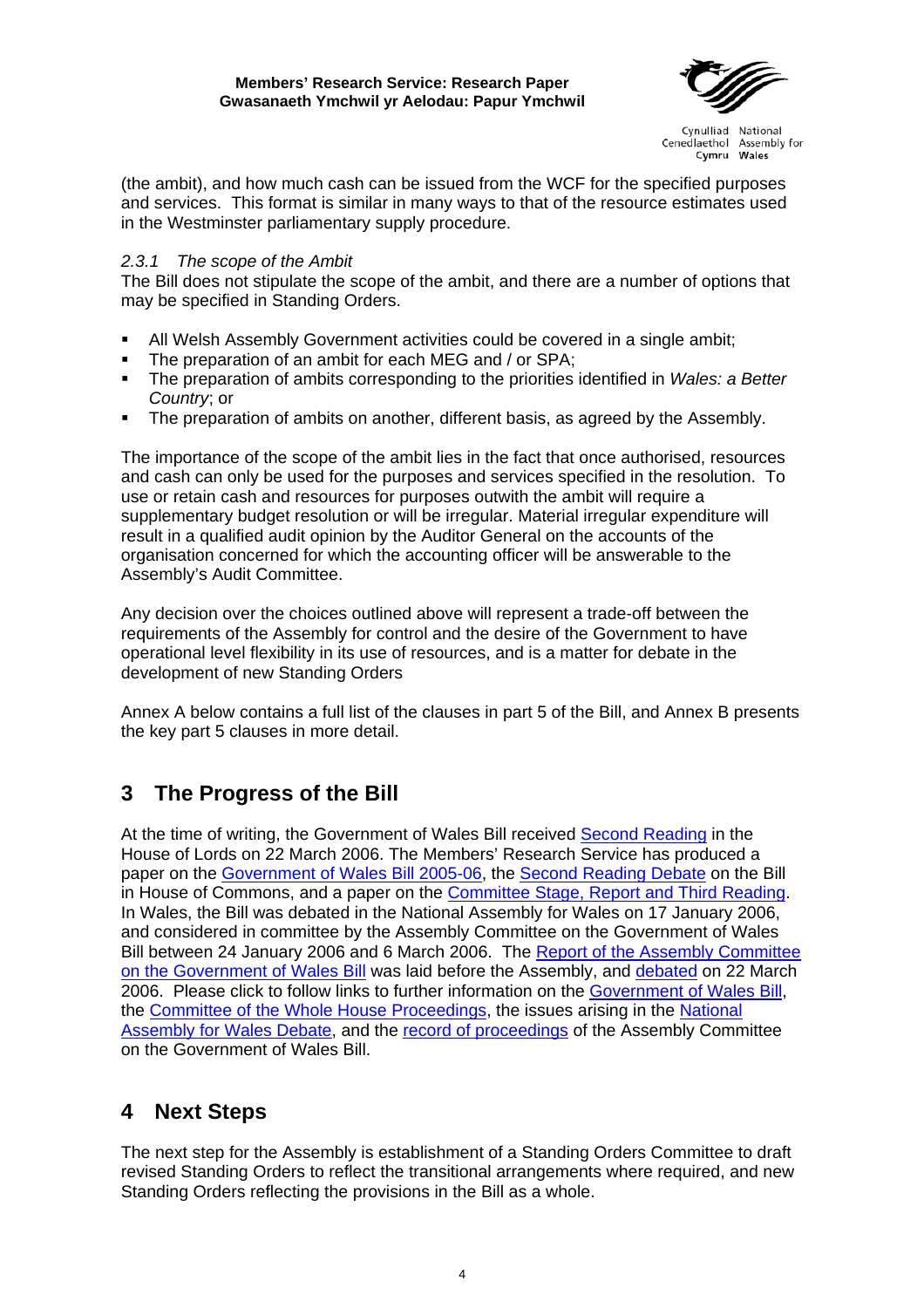#### **Members' Research Service: Research Paper Gwasanaeth Ymchwil yr Aelodau: Papur Ymchwil**



Cynulliad National Cenedlaethol Assembly for Cymru Wales

On the Government side, the Assembly Government has established a Task & Finish Group to discuss the issues arising out of the Bill for the budget planning and management system. The group is co-ordinated by the Assembly Budget Planning and Management Unit (ABPM) of the Assembly Government Finance Department, and will liaise with the Separation Task & Finish Group. Further information on the Finance Department Task & Finish Group can be found in Annex C.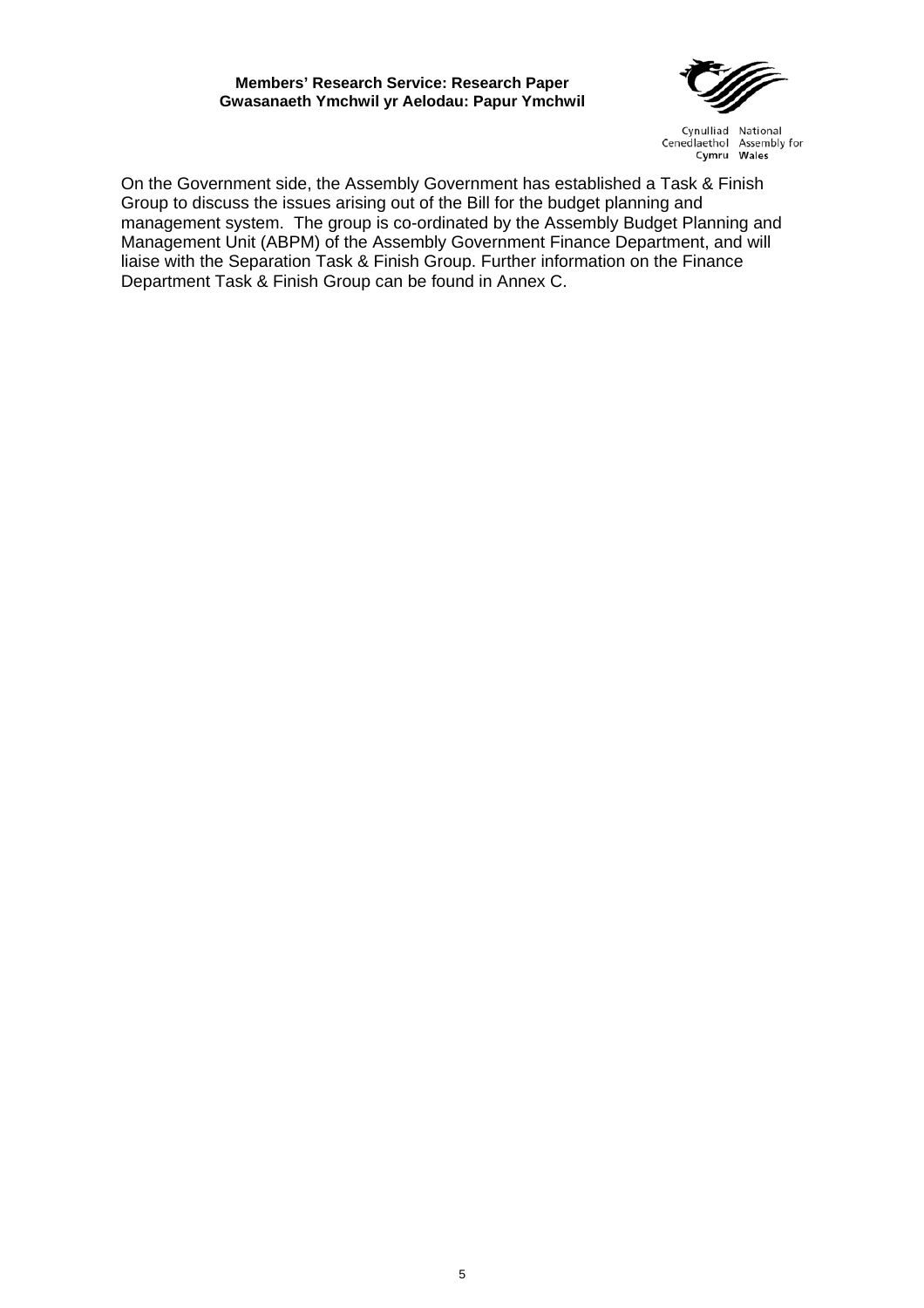

# <span id="page-13-0"></span>**Annex A: List of Clauses in Part 5 of the Bill**

| No. | <b>Title</b>                   | <b>Notes</b>                                              | Origin       |
|-----|--------------------------------|-----------------------------------------------------------|--------------|
| 116 | <b>Welsh Consolidated Fund</b> | Not in GOWA '98.                                          | <b>SA</b>    |
|     |                                | New provision consequent on                               |              |
|     |                                | separation of executive and                               |              |
|     |                                | legislature, cf s.64 SA.                                  |              |
| 117 | Grants                         | GOWA '98 s. 80 modified.                                  | <b>GOWA</b>  |
| 118 | Statement of estimated         | GOWA '98 s. 81 modified.                                  | <b>GOWA</b>  |
|     | payments                       |                                                           |              |
| 119 | Destination of receipts        | GOWA '98 s. 84 modified.                                  | <b>GOWA</b>  |
| 120 | Borrowing by Welsh             | GOWA '98 s. 82 modified.                                  | <b>GOWA</b>  |
|     | <b>Assembly Ministers</b>      |                                                           |              |
| 121 | Lending by Secretary of State  | GOWA '98 s. 82 modified.                                  | <b>GOWA</b>  |
| 122 | Accounts relating to loans     | GOWA '98 s. 83 modified.                                  | <b>GOWA</b>  |
| 123 | Payments out of Welsh          | Not in GOWA '98.                                          | <b>SA</b>    |
|     | <b>Consolidated Fund</b>       | New provision consequent on                               |              |
|     |                                | separation of executive and                               |              |
|     |                                | legislature, cf s.65 SA.                                  |              |
| 124 | <b>Annual Budget Motions</b>   | Not in GOWA '98.                                          |              |
|     |                                | New provision consequent on                               |              |
|     |                                | separation of executive and                               |              |
|     |                                | legislature.                                              |              |
| 125 | <b>Supplementary Budget</b>    | Not in GOWA '98.                                          |              |
|     | <b>Motions</b>                 | New provision consequent on                               |              |
|     |                                | separation of executive and                               |              |
|     |                                | legislature.                                              |              |
| 126 | Appropriation without budget   | Not in GOWA '98.                                          |              |
|     | resolution                     | New provision consequent on                               |              |
|     |                                | separation of executive and                               | <b>NIA</b>   |
|     |                                | legislature, cf s.59 NIA.                                 |              |
| 127 | Contingencies                  | Not in GOWA '98.                                          |              |
|     |                                | New provision consequent on                               | <b>PFASA</b> |
|     |                                | separation of executive and<br>legislature, cf s.3 PFASA. |              |
| 128 | Approvals to draw              | Not in GOWA '98.                                          |              |
|     |                                | New provision consequent on                               |              |
|     |                                | separation of executive and                               | <b>PFASA</b> |
|     |                                | legislature, cf s.5 PFASA.                                |              |
| 129 | Payments in by mistake         | Not in GOWA '98.                                          | <b>PFASA</b> |
|     |                                | New provision consequent on                               |              |
|     |                                | separation of executive and                               |              |
|     |                                | legislature, cf s.6 PFASA                                 |              |
| 130 | Welsh Ministers' accounts      | GOWA '98 s. 97 modified.                                  | <b>GOWA</b>  |
| 131 | Account relating to Welsh      | Not in GOWA '98.                                          |              |
|     | <b>Consolidated Fund</b>       | New provision consequent on                               |              |
|     |                                | separation of executive and                               | <b>PFASA</b> |
|     |                                | legislature, cf s.19(2) PFASA.                            |              |
| 132 | Accounting officers for Welsh  | GOWA '98 s. 98 modified.                                  | <b>GOWA</b>  |
|     | <b>Ministers</b>               |                                                           |              |

#### **Table 1: Breakdown of Clauses in the Government of Wales Bill**

133 Accounts of subsidiaries of GOWA '98 s. 99 modified. GOWA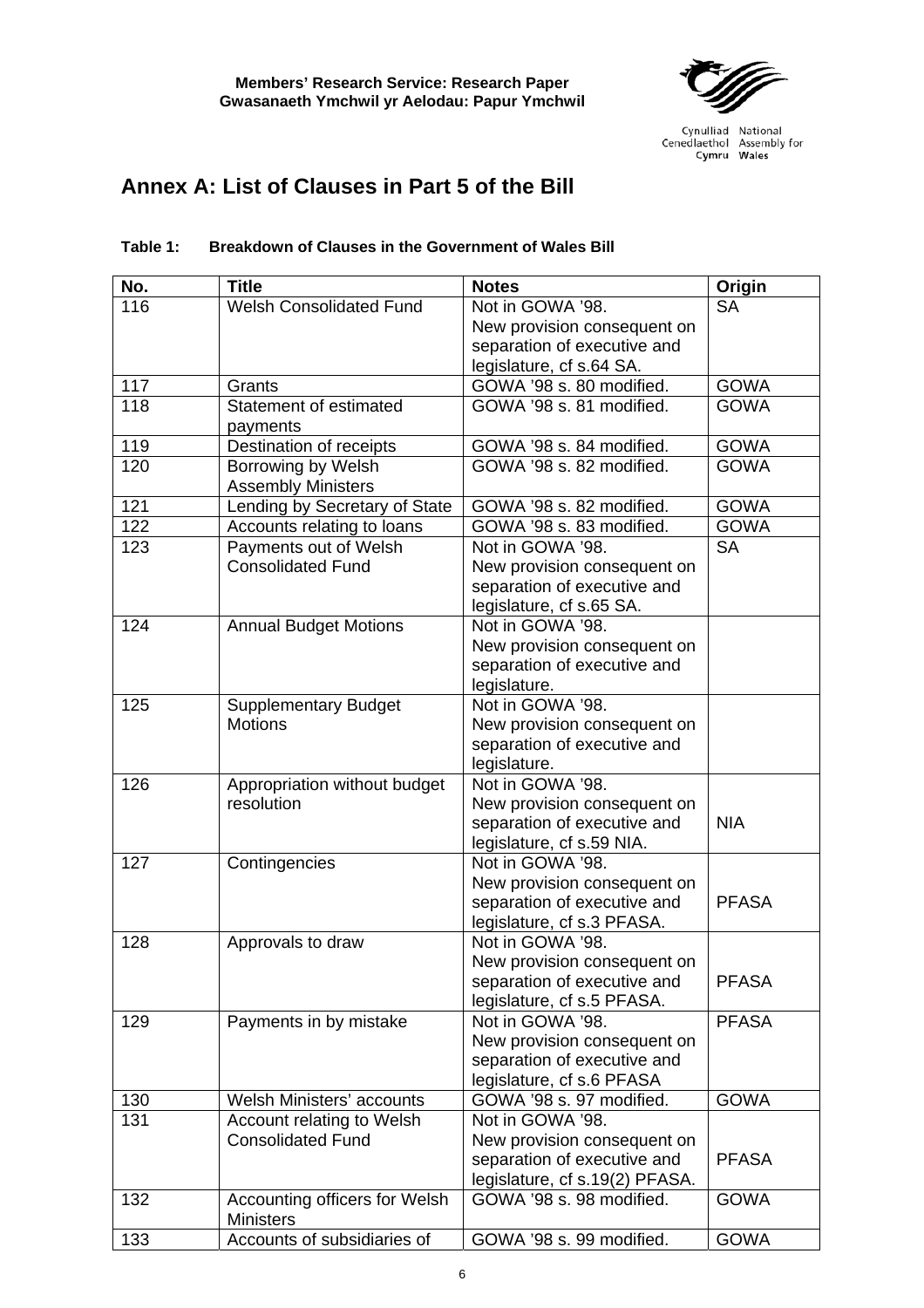

|                       | <b>Welsh Ministers</b>                                                                  |                                  |             |
|-----------------------|-----------------------------------------------------------------------------------------|----------------------------------|-------------|
| 134                   | <b>Examinations into Welsh</b><br>Ministers' use of resources                           | GOWA '98 s. 100 modified.        | <b>GOWA</b> |
| 135                   | <b>Examinations by Comptroller</b><br>and Auditor General                               | GOWA '98 s. 101 modified.        | <b>GOWA</b> |
| 136                   | <b>Assembly Commission's</b><br>accounts                                                | GOWA '98 s.97 modified.          | <b>GOWA</b> |
| 137                   | Accounting officers for<br><b>Assembly Commission</b>                                   | GOWA '98 s.98 modified.          | <b>GOWA</b> |
| 138                   | Accounts of subsidiaries of<br><b>Assembly Commission</b>                               | GOWA '98 s. 99 modified.         | <b>GOWA</b> |
| 139                   | <b>Examinations into Assembly</b><br>Commission's use of<br>resources                   | GOWA '98 s.100 modified.         | <b>GOWA</b> |
| 140                   | Whole of government<br>accounts: Welsh Ministers                                        | GOWA '98 s. 101A modified.       | <b>GOWA</b> |
| 141                   | <b>Functions of Auditor General</b><br>(in relation to Whole of<br>government accounts) | GOWA '98 s. 101A modified.       | <b>GOWA</b> |
| 142                   | <b>Audit Committee reports</b>                                                          | GOWA '98 s. 102 modified.        | <b>GOWA</b> |
| 143                   | Publication of accounts and<br>audit reports                                            | GOWA '98 s. 103 modified.        | <b>GOWA</b> |
| 144 and<br>Schedule 8 | <b>Auditor General</b>                                                                  | GOWA '98 ss. 90-96,<br>modified. | <b>GOWA</b> |

Source: Constitutional Affairs Unit (2005)

## **Key to Abbreviations used in Origin Column:**

SA = Scotland Act 1998 GOWA = Government of Wales Act 1998 NIA = Northern Ireland Act 1998 PFASA = Public Finance and Accountability (Scotland) Act 2000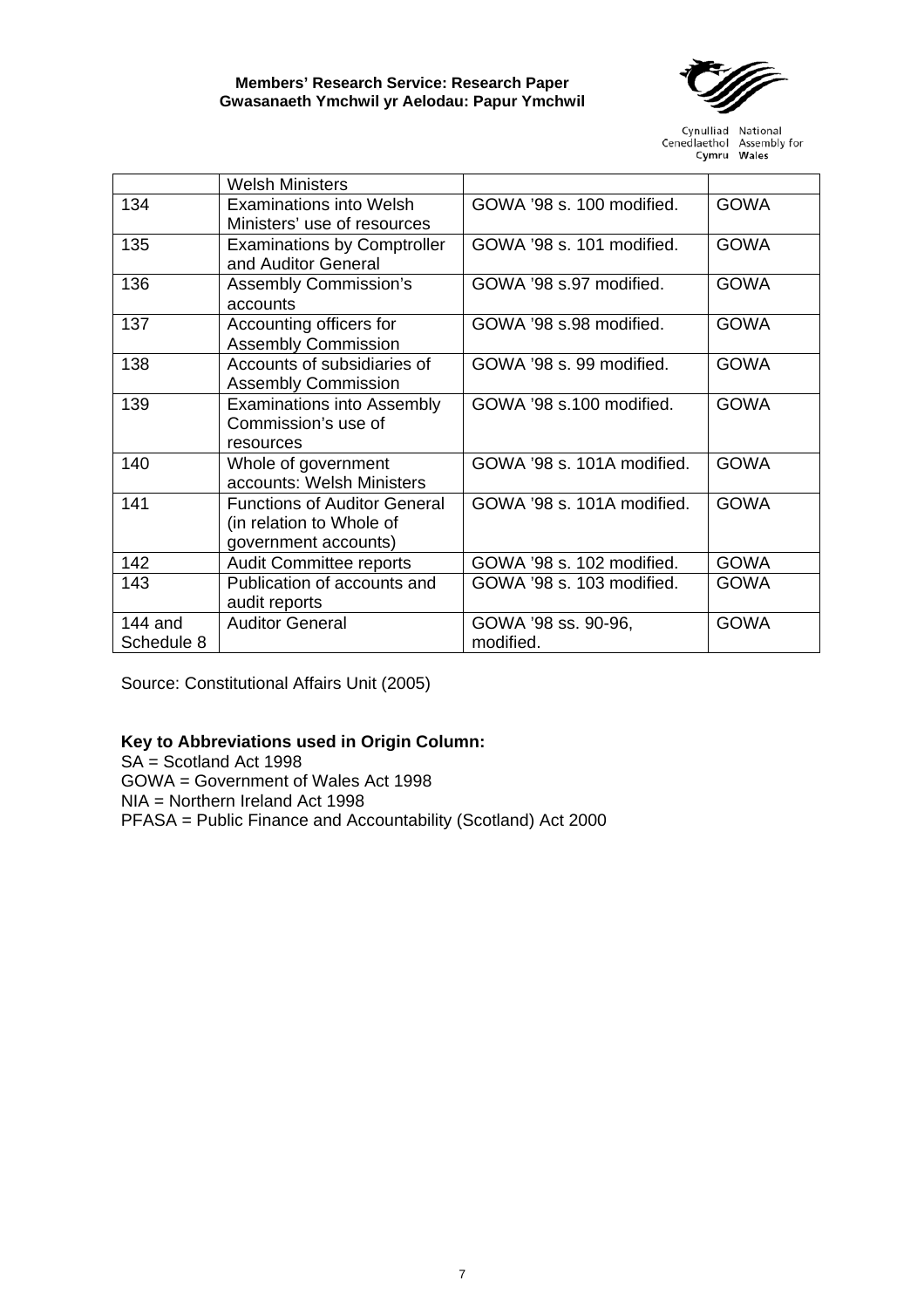# <span id="page-15-0"></span>**Annex B: Key Clauses in Detail**

Appendix A above contains a table of clauses illustrating the origins of the clauses in part 5 of the Bill. This Annex does not give detailed clause by clause discussion of the provisions in part 5. Rather, it focuses on those areas where there are modifications to existing arrangements, or where an enhanced role for the Assembly will arise from the provisions in the Bill.

# *B1 The Creation of the Welsh Consolidated Fund (clauses 116-121 and 123)*

The UK Consolidated Fund (CF) is the government's "current account", kept by the Treasury at the Bank of England, through which pass most government payments and receipts<sup>[5](#page-15-1)</sup>. The Bill provides in clause 116 for the creation of a Welsh Consolidated Fund (WCF) which will bring practice in Wales into line with that in Scotland and Northern Ireland. The WCF is to be held by the Paymaster General<sup>[6](#page-15-2)</sup>.

The clauses in the Bill providing for a WCF have the following effects:

- Monies voted to the Secretary of State by Parliament, through the Westminster supply procedure, must be paid into the WCF, except as mentioned above.
- The Secretary of State must lay before the Assembly, at least four months before the beginning of each financial year, a Statement of Estimated Payments (SEP), including:
	- estimates of the total payments by the Secretary of State into the WCF for that financial year;
	- the amount provided by Parliament that the Secretary of State proposes not to pay into the WCF for that financial year (clause 118(3); and
	- how much will be paid that financial year to the Welsh Ministers, the First Minister or the Counsel General by Ministers of the Crown, government departments or other persons (clause 118).
- With the exception of sums "charged on" the WCF by legislation, which are paid out of the WCF automatically without any need for budget authorisation<sup>[7](#page-15-3)</sup>, and the rectification of sums paid into the WCF by mistake, payments out of the WCF may only be made when:
	- payment is authorised or deemed to be authorised by a budget resolution of the Assembly;
	- payment is to meet expenditure of a relevant person (the Welsh Ministers, the First Minister or the Counsel General, the Assembly Commission, the Auditor General for Wales or the Public Services Ombudsman for Wales); and
	- approval to draw the payment of the sum is granted by the AGW.

The proposed arrangements in clauses 123-128 mean that the Assembly, rather than the Welsh Ministers or others will control the use of resources by the Welsh Ministers and other bodies and officers funded by the WCF.

*Loans from and borrowing by the Secretary of State* 

<sup>&</sup>lt;sup>5</sup> HMT Government Accounting 2000 (Amendment 4/05) <u><http://www.government-accounting.gov.uk/current/frames.htm></u><br><sup>6</sup> The Paymenter Caparel is a gavernment Minister who bee etetytery responsibility for the gavernment assoun

<span id="page-15-2"></span><span id="page-15-1"></span>The Paymaster General is a government Minister who has statutory responsibility for the government accounts held in his

<span id="page-15-3"></span>or her name at the Bank of England.<br><sup>7</sup> E.g. under clause 20(5) of the Bill, the remuneration of current and former Presiding and Deputy Presiding Officers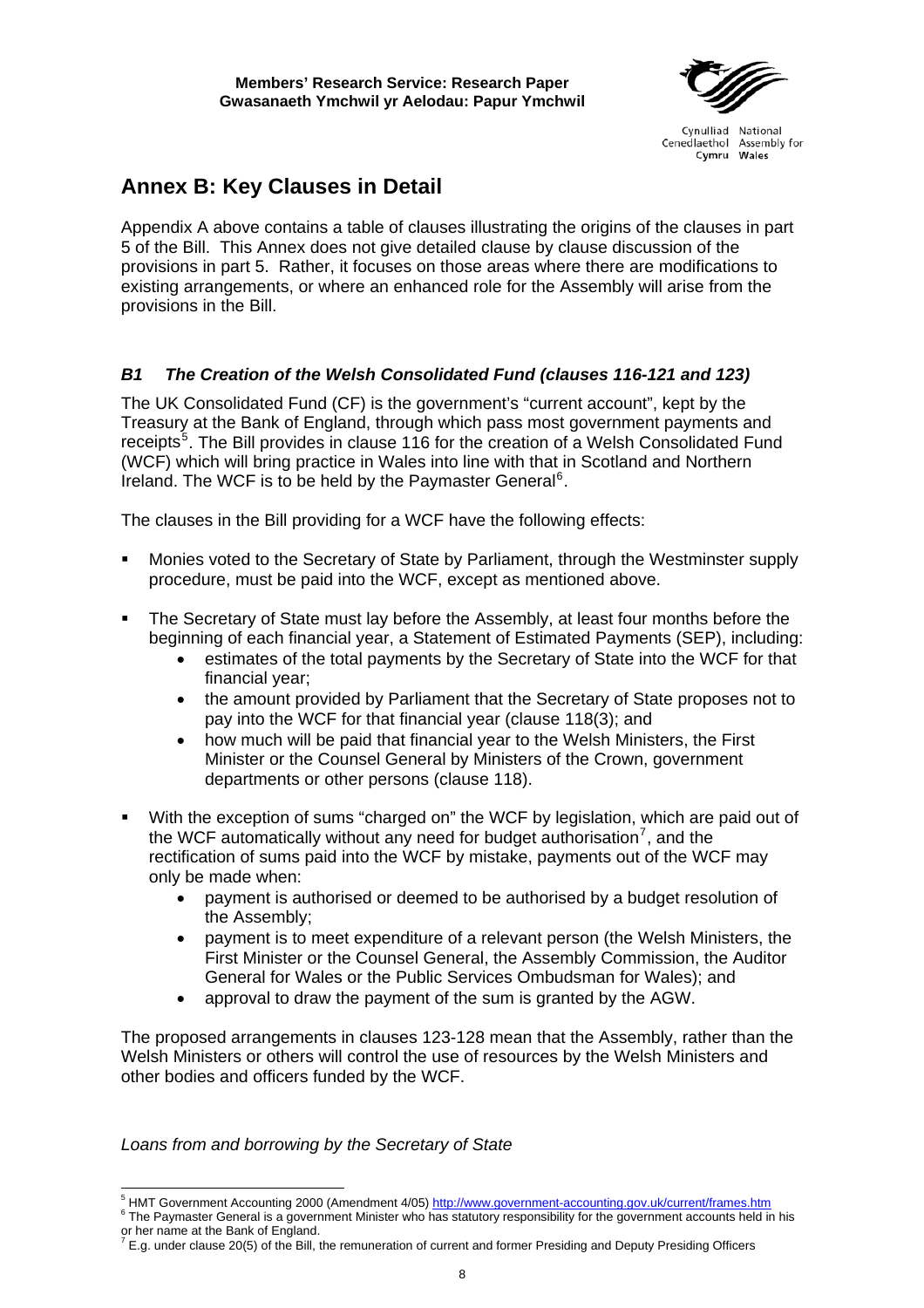#### **Members' Research Service: Research Paper Gwasanaeth Ymchwil yr Aelodau: Papur Ymchwil**



Cynulliad National Cenedlaethol Assembly for Cymru Wales

<span id="page-16-0"></span>Clauses 120 and 121 make provision for the Welsh Minister to borrow from the Secretary of State to provide a working balance for the WCF, or to cover a temporary excess of payments out of the WCF over payments into the WCF.

The Treasury may issue, from the National Loans Fund to the Secretary of State, the sums necessary to make loans to the Welsh Ministers described above, up to an aggregate limit at any time of £500 million. This limit may be increased with the consent of the Treasury, and following the approval of a draft statutory instrument by the House of Commons.

The method, timing and rates of repayments and payments of interest on loans from the Secretary of State must be in accordance with Treasury determinations. Repayments and payments of interest on loans from the Secretary of State are charged on the WCF. Such repayments and payments of interest received by the Secretary of State must be paid into the National Loans Fund.

# *B2 The Administration of Expenditures and the Budget (clauses 124 – 129)*

In parliamentary terms, for expenditure to be regular, it must be authorised in some manner. Both Scotland and Northern Ireland have powers to make primary legislation. As a result, the budget in Scotland and Northern Ireland, following a process of consultation, is approved by the Scottish Parliament / Northern Ireland Assembly through a budget motion and given legal effect through a Budget Act made by the Scottish Parliament / Northern Ireland Assembly. In Westminster, the Chancellor's Budget is given effect through the preparation and voting of Estimates (Main and Supplementary), and the relevant Appropriation Acts and Consolidated Fund Acts.

For expenditure from the WCF to be regular, the Bill provides that it must be authorised by a budget resolution passed by the Assembly, and authority to draw given by the AGW.

## *Budget resolutions (clauses 124 & 125)*

There must be at least one budget resolution for every financial year. The First Minister or another Welsh Minister must move a budget motion in the Assembly before each financial year, seeking Assembly approval for:

- $\bullet$  how much resources (and income)<sup>[8](#page-16-1)</sup> are planned to be used;
- what services and purposes these resources and income can be used for; and
- how much cash can be paid out of the WCF in the relevant financial year for use on those specified services and purposes.

Supplementary budget motions may be moved by the First Minister or another Welsh Minister to approve variations in the amounts of resources authorised to be used or retained, or the amount of cash to be issued out of the WCF, for the services and purposes specified in the main budget resolution. A supplementary budget motion may also specify new services and purposes and authorise additional resources to be used or retained, or the payment of cash out of the WCF, for those. Supplementary budget motions may be moved before, during or after the financial year to which they relate.

*Exceptions to the need for a Budget resolution (clauses 126 & 127)* 

<span id="page-16-1"></span> 8 The Bill defines the "use of resources" as the expenditure, consumption or reduction in value of resources. Income here refers to how much accruing resources, from for example the disposal of assets, can be retained for use rather than paid into the WCF.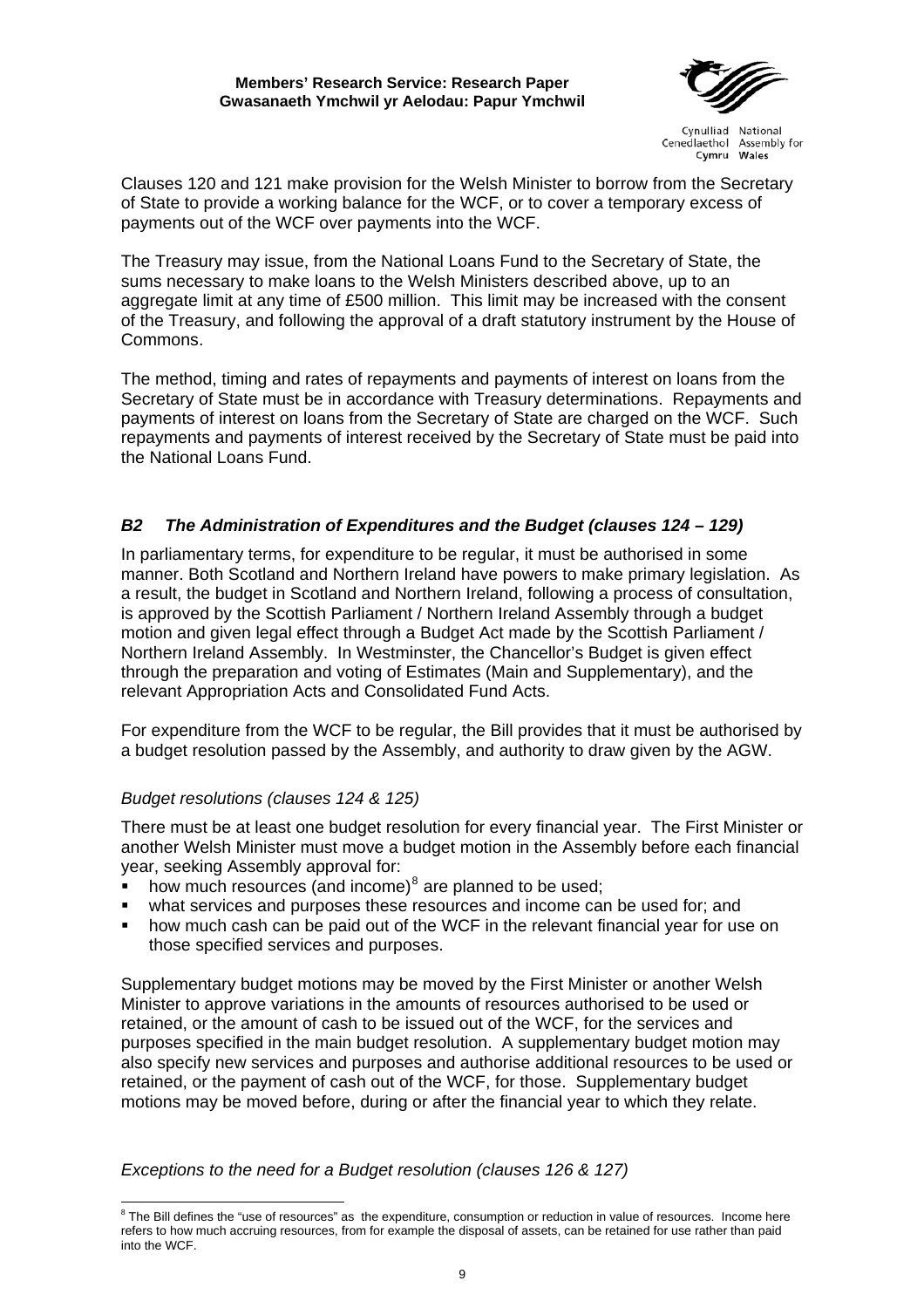

<span id="page-17-0"></span>There are two situations provided for in the Bill where payments can be made from the WCF without a budget resolution. Such payments are treated as deemed authorisations

The first arises if the Assembly does not adopt a main budget resolution before the beginning of the financial year. The Bill provides in clause 126 for:

- the use of up to 75% of the resources approved for the previous financial year for services and purposes approved in the previous year;
- the retention of resources up to 75% of the retained resources approved for the previous financial year for services and purposes approved in the previous year; and
- the payment of cash up to 75% of the cash approved for the previous financial year for services and purposes approved in the previous year.

The percentage increases to 95% after the end of July, if no budget resolution has been approved for that financial year.

The Bill also makes provision for limited payments out of the WCF in situations of emergency, where immediate expenditure is considered to be in the public interest but it is not reasonably practical to put a budget motion before the Assembly. Should the Welsh Ministers use this power, clause 127 stipulates that as soon as possible, a report must be laid before the Assembly setting out the amount of resources and cash authorised and the reasons for using the provisions in clause 127.

## *Approval to draw (clause 128)*

Having been authorised (or deemed to be authorised under clauses 126 or 127) by a budget motion, payments out of the WCF cannot be made until the AGW has granted an approval to draw. To do this, the AGW needs to be satisfied that the conditions set out in clause 123 are met: that is, if they are:

- for the purposes of meeting the expenditure of a relevant person; and
- to meet expenditure payable pursuant to a relevant enactment.

These arrangements provide an additional assurance that expenditure from the WCF is regular.

## *B3 The Preparation and Laying of Accounts (clauses 122, 131, 133, 136, and 140)*

The Bill makes provision that accounts for each year be prepared in accordance with directions given by the Treasury, for the following individuals, bodies, loans and accounts:

- The Welsh Ministers;
- The Welsh Consolidated Fund (clause 131);
- **Loans made by the Secretary of State;**
- The Assembly Commission; and
- Whole of Government accounts for Wales

#### *Accounts laid before the Assembly*

The accounts of the Welsh Ministers, the Welsh Consolidated Fund, and the Assembly Commission must be submitted to the AGW no later than 30 November of the year following the financial year for which accounts are prepared.

The Bill also provides that, not later than four months following the submission of accounts, the AGW shall lay before the Assembly a certified copy of the accounts together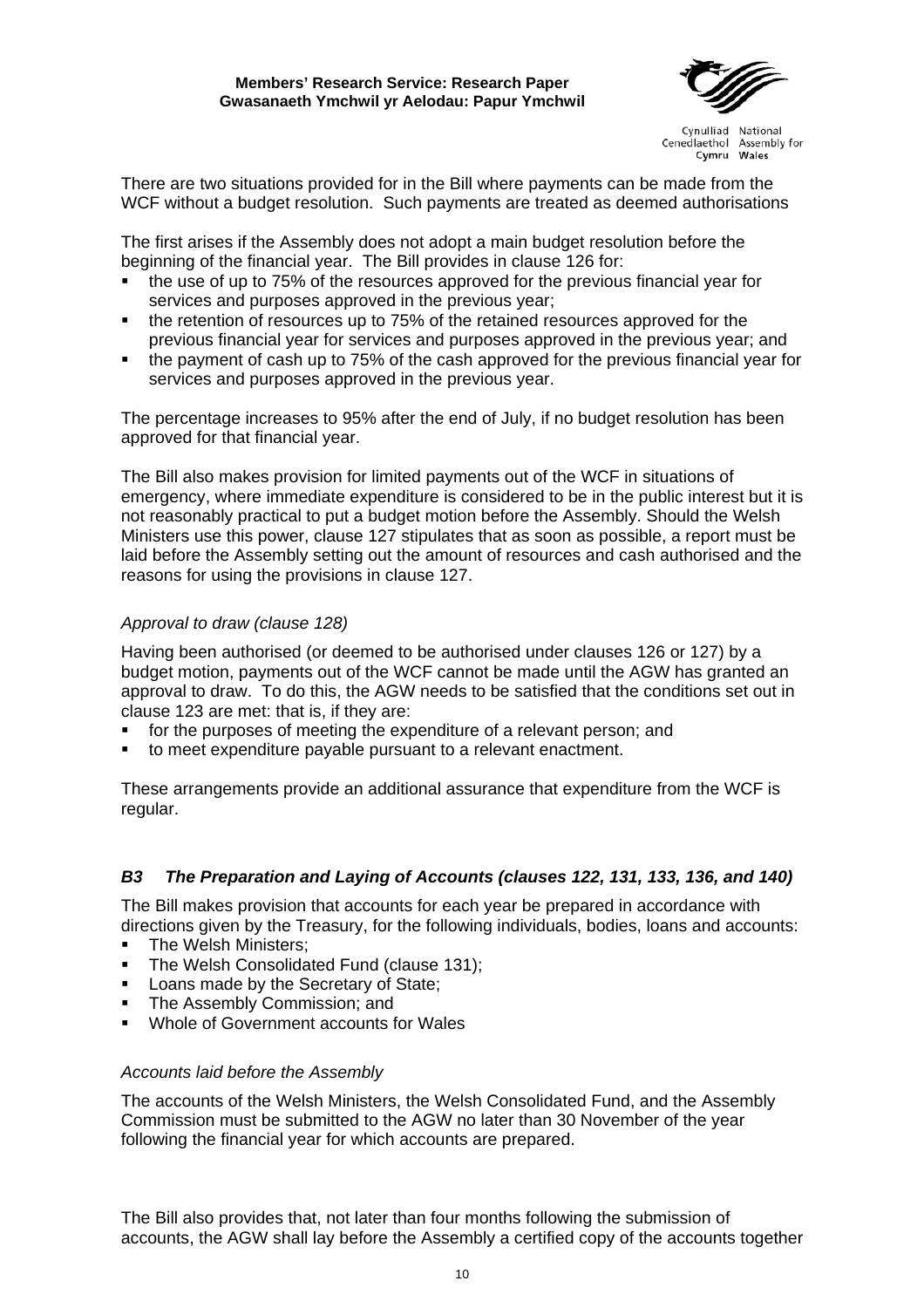

<span id="page-18-0"></span>with the his / her report. To certify the accounts, the AGW must be satisfied that the expenditure covered by the account has been incurred lawfully and in accordance with the authority which governs it, and expended only for the purposes for which it was provided.

#### *Whole of Government Accounts: Welsh Ministers*

Provision is made in clause 140 and 141 of the Bill for the preparation and submission to the Assembly, via the AGW, of Whole of Government Accounts for Wales. These clauses broadly mirror current provisions in the Government of Wales Act 1998.

The Welsh Ministers are required to submit Whole of Government accounts to the AGW by 30 November in the year following the financial year for which accounts are prepared. The Welsh Ministers, following consultation with the Treasury and the AGW, may by order stipulate a date other than the date specified in clause  $140(7) - 30$  November.

The AGW is required to lay a certified copy of the accounts, together with the AGW's report on them, before the Assembly no later than four months after they are submitted to the AGW.

#### *Loans by the Secretary of State*

Clause 122 requires the Secretary of State to prepare accounts, in the form and manner laid down by the Treasury, for loans made (or under the transitional arrangements, treated as made) to the Welsh Ministers, and repayments and payments of interest to the Secretary of State.

Accounts relating to loans by the Secretary of State must be submitted to the UK Comptroller and Auditor General (C&AG) no later than 5 months (September) after the end of the financial year to which they relate. The C&AG must examine, audit and report on such accounts and lay copies of these accounts and any reports on such accounts before both Houses of Parliament.

## *B4 The Audit and Accountability Arrangements (clauses 132, 134 – 135, 137-139, and 141-144)*

The Audit and Accountability arrangements in the Bill centre on:

- the separation of accounting officer arrangements for the Assembly Commission from those of the Welsh Ministers,
- the role of the AGW in financial and value for money audit of the Assembly Commission and the Welsh Ministers and Subsidiaries of the Welsh Ministers;
- the role of the Audit Committee; and
- the arrangements for the audit of the WCF.

## *Accounting Officers*

The Bill makes provision for the Permanent Secretary of the Welsh Assembly Government to be principal accounting officer for the Welsh Ministers, and the Clerk of the Assembly to be the principal accounting officer for the Assembly Commission. The responsibilities of the principal accounting officer are set down by HM Treasury, but may be summarised as responsibility for the propriety and regularity of the finances of, and the economy, efficiency and effectiveness of the resources used by, the body for which they hold that office. The separation of powers between the Assembly Commission and the Welsh Ministers gives rise to the creation of the principal accounting officer role for the Clerk to the Assembly in relation to the Assembly Commission.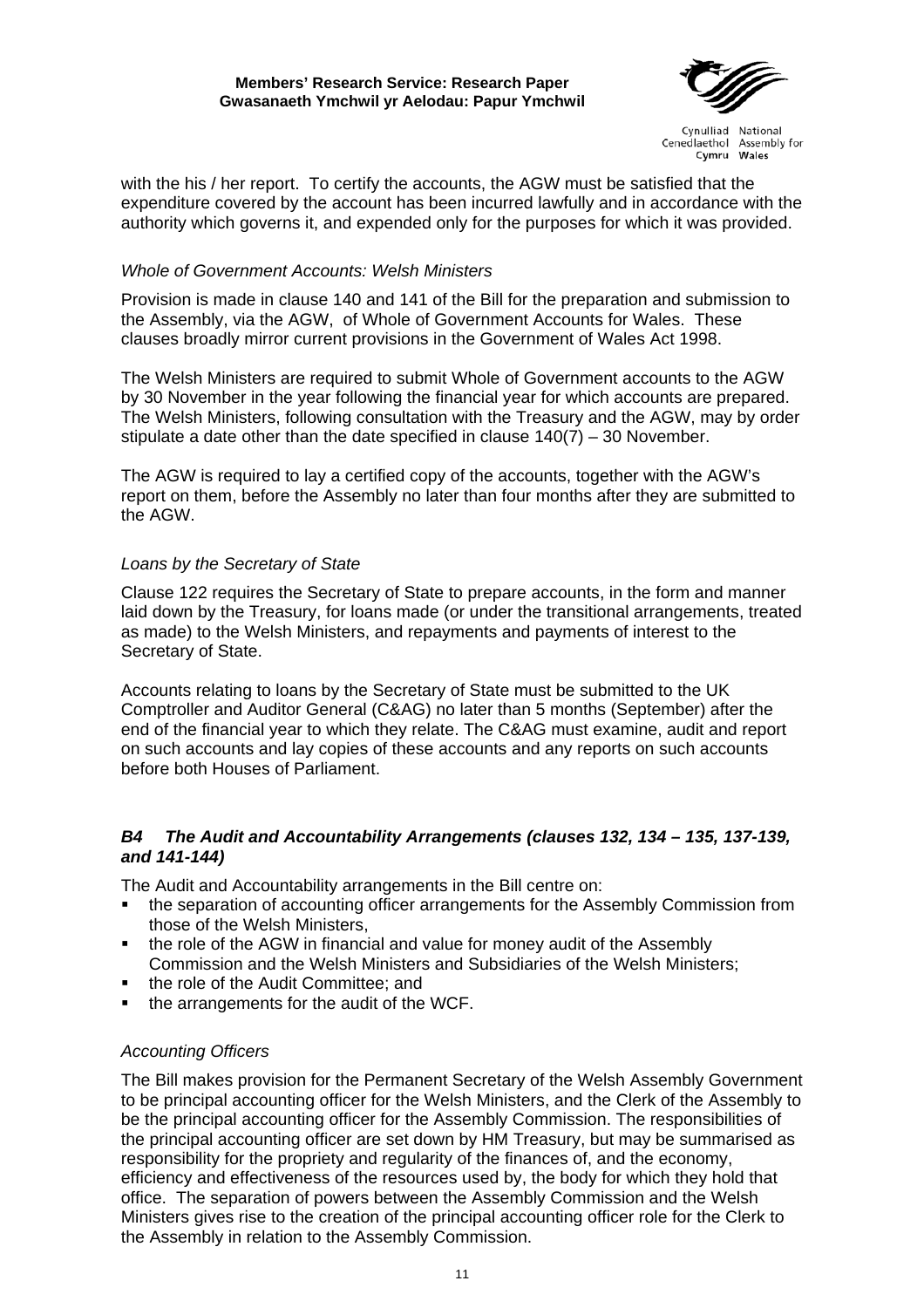

## *The Auditor General for Wales (AGW)*

The AGW will exercise a number of important roles in the audit and accountability arrangements proposed in the Bill. These include:

- providing approval to draw expenditure from the WCF (see section 2 above);
- financial audit of the accounts of the Welsh Ministers and their subsidiaries, the Assembly Commission and the Counsel General; and
- examining the activities of the Assembly Commission, the Welsh Ministers and their subsidiaries and the production of value for money reports for examination by the Audit Committee.

Schedule 8 makes revised provision for the office of the AGW. These provisions largely replicate those contained in clause 38 of the Government of Wales Act 1998. The key change to note is that the AGW is to be appointed by Her Majesty on the nomination of the Assembly. At present, the Assembly is consulted informally on such appointments. $9$ 

#### *Financial audit, value for money audit, and the Audit Committee*

Reports on accounts audited by the AGW are to be laid before the Assembly, and published by the Assembly as soon as is reasonably practicable thereafter. Value for money (VFM) audit reports, examining the economy, efficiency and effectiveness with which the Welsh Ministers, Counsel General and Assembly Commission have used their resources<sup>[10](#page-19-1)</sup>, may, but do not have to be, laid before the Assembly (clauses 134 &139). The AGW must take the views of the Audit Committee on board when setting topics for VFM study.

The Audit Committee is the only committee specified in the Bill, and cannot be chaired by an Assembly Member with an executive role. Clause 142 of the Bill outlines the role of the Audit Committee in the treatment and publication of accounts.

The Audit Committee may consider and lay before the Assembly a report on any accounts, statement of accounts or report laid before the assembly by the AGW or the auditor of the AGW's accounts. The Audit Committee may, at the request of the Committee of Public Accounts of the House of Commons (PAC), take evidence from the principal accounting officer and additional accounting officers of the Welsh Ministers and of the Assembly Commission. The Audit Committee may also report to the PAC, and transmit to PAC evidence taken on its behalf.

## *The Comptroller and Auditor General (C&AG)*

Clause 135 makes provision for the C&AG to carry out examinations into the payments into and out of the WCF. Before carrying out such examinations, the C&AG must consult with the AGW and take into account any relevant work being done by the AGW. The results of such investigations may be reported to the House of Commons, and at the same time, must be laid before the Assembly.

In carrying out investigations into the WCF, the C&AG has a right of access to documents in the custody and under the control of:

- the Welsh Assembly Ministers and the Counsel General;
- the Assembly Commission;

<span id="page-19-1"></span><span id="page-19-0"></span><sup>-&</sup>lt;br>9 <sup>10</sup> In VFM studies, the AGW is not entitled to question the merits of the policy objectives pursued by the Welsh Ministers, only the extent to which the resources consumed in the pursuit of specific policy objectives were used with economy, efficiency and effectiveness. This is the case for all VFM studies in the United Kingdom.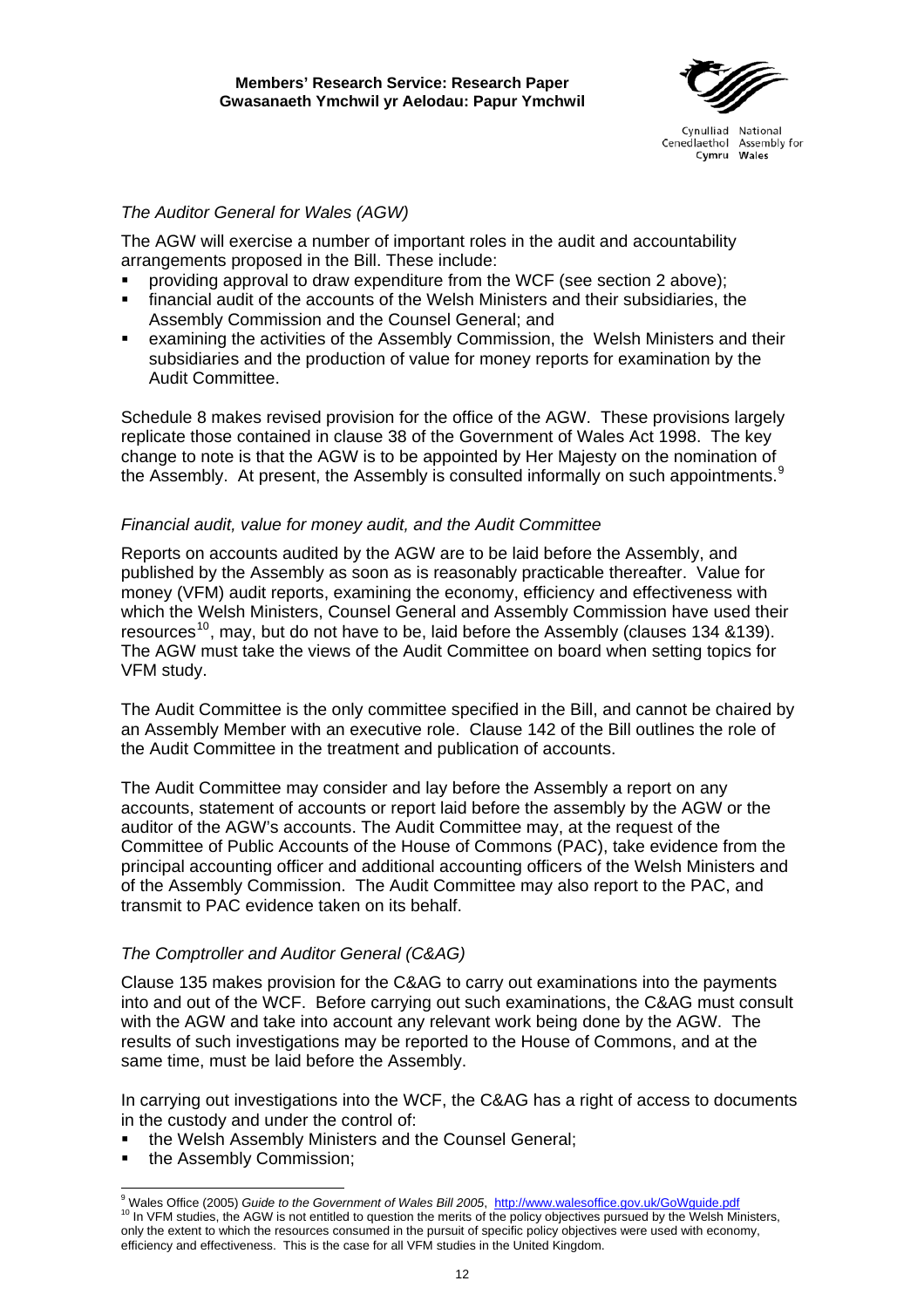

- <span id="page-20-0"></span>the AGW; and
- any other person audited by the AGW (other than a Welsh NHS body).

Further, the C&AG is entitled to require from any person holding or accountable for such documents, any assistance, information or explanation as the C&AG thinks necessary for that purpose.

## *B5 Transitional Provisions*

Schedule 11 contains the transitional arrangements for the transfer of functions exercised by the National Assembly for Wales as a corporate body, to the new National Assembly and the Welsh Ministers. In relation to the provisions in part 5 of the bill, paragraphs 48 to 58 provide for the application by the old Assembly of some of the new financial arrangements for the financial year beginning April 2007 (including provision for the old Assembly to draw down funds from the WCF to meet its authorised expenditure) until separation is complete.